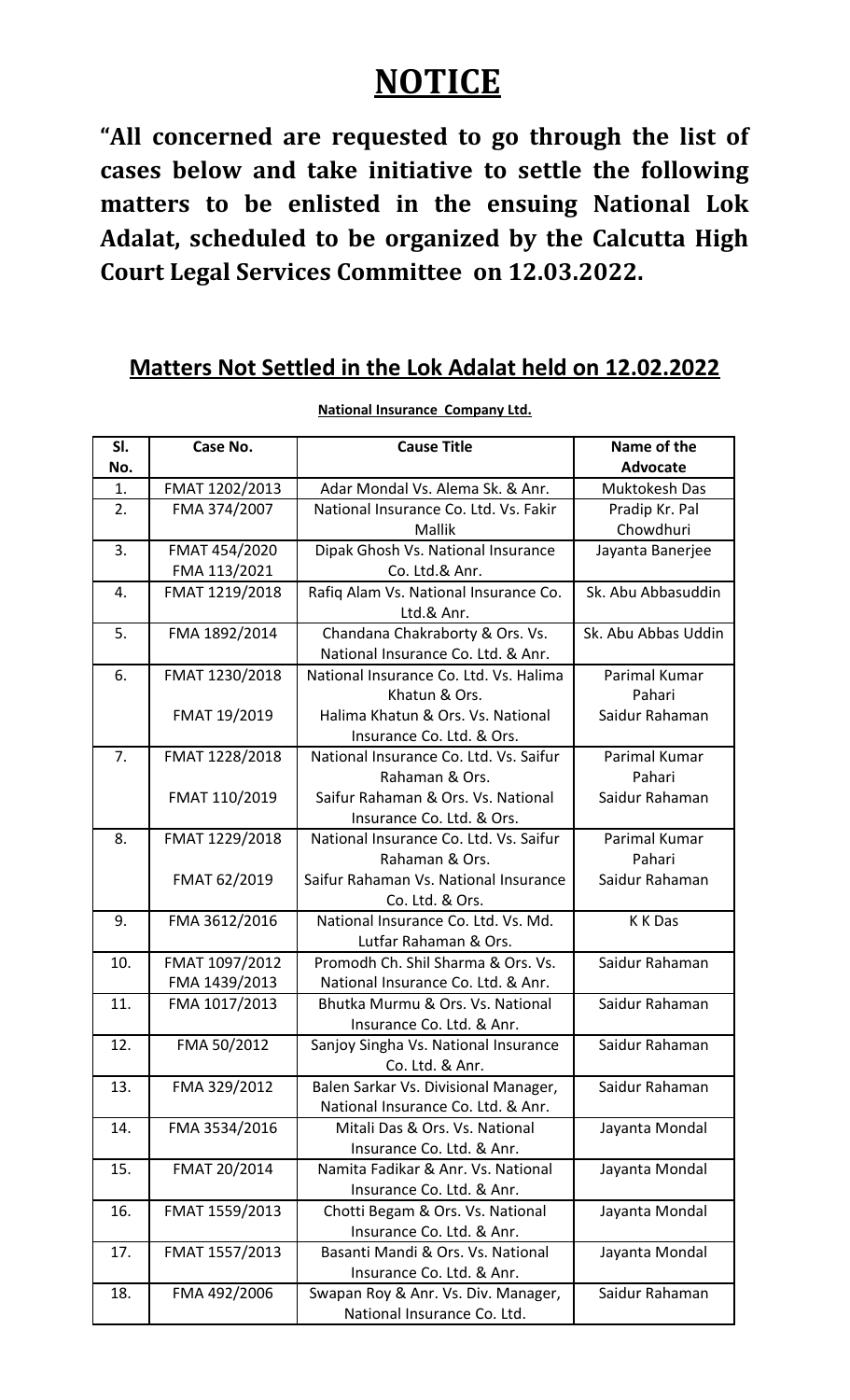| 19. | FMAT 394/2021  | Pratima Adhikary & Anr. Vs. National<br>Insurance Co. Ltd. & Anr.  | Subhankar Mondal |
|-----|----------------|--------------------------------------------------------------------|------------------|
| 20. | FMAT 392/2021  | Rekha Rani Samanta & Anr. Vs.                                      | Subhankar Mondal |
|     |                | National Insurance Co. Ltd. & Anr.                                 |                  |
| 21. | FMAT 360/2021  | Tapasi Bera & Anr. Vs. National                                    | Subhankar Mondal |
|     |                | Insurance Co. Ltd. & Anr.                                          |                  |
| 22. | FMAT 765/2021  | <b>Bimal Chandra Das Vs. National</b>                              | Subhankar Mondal |
|     |                | Insurance Co. Ltd. & Anr.                                          |                  |
| 23. | FMA 1271/2021  | Santoshi Jana & Ors. Vs. National                                  | Subhankar Mondal |
|     |                | Insurance Co. Ltd. & Anr.                                          |                  |
| 24. | FMAT 809/2021  | Sakuntala Maity & Ors. Vs. National                                | Subhankar Mondal |
|     |                | Insurance Co. Ltd. & Anr.                                          |                  |
| 25. | FMAT 766/2021  | Sulekha Singh & Anr. Vs. National                                  | Subhankar Mondal |
|     |                | Insurance Co. Ltd. & Anr.                                          |                  |
| 26. | FMAT 754/2021  | Karnadhar Mondal Vs. National                                      | Subhankar Mondal |
|     |                | Insurance Co. Ltd. & Anr.                                          |                  |
| 27. | FMAT 655/2021  | National Insurance Co. Ltd. Vs. Ganga                              | Rajesh Singh     |
|     |                | Mallik & Ors.                                                      |                  |
| 28. | FMA 319/2018   | National Insurance Co. Ltd. Vs. Smt.                               | Sanjay Paul      |
|     |                | Jyoti @ Jyoty Das & Ors.                                           |                  |
| 29. | FMA 2599/2016  | National Insurance Co. Ltd. Vs.                                    | Parimal Kumar    |
|     |                | Narayan Ghosh                                                      | Pahari           |
| 30. | FMAT 725/2021  | Mayna Mondal & Anr. Vs. National                                   | Muktokesh Das    |
|     |                | Insurance Co. Ltd. & Ors.                                          |                  |
| 31. | FMAT 298/2019  | Siddheswar Mondal & Anr. Vs.                                       | Muktokesh Das    |
|     |                | National Insurance Co. Ltd. & Anr.                                 |                  |
| 32. | FMAT 794/2021  | Amita Saha & Anr. Vs. National                                     | Muktokesh Das    |
|     |                | Insurance Co. Ltd. & Ors.                                          |                  |
| 33. | <b>FMAT</b>    | Tandrani Das & Anr. Vs. National                                   | Jayanta Banerjee |
|     | (MV)43/2022    | Insurance Co. Ltd. & Anr.                                          |                  |
| 34. | FMA 1351/2021  | National Insurance Co. Ltd. Vs. Aparna<br>Karmakar & Ors.          | Afroz Alam       |
| 35. | FMAT 1030/2017 | National Insurance Co. Ltd. Vs. Debasri                            | Sanjay Pal       |
|     | FMA 1357/2018  | Manna & Ors.                                                       |                  |
| 36. | FMAT 42/2017   | National Insurance Co. Ltd. Vs. Smt.                               | K K Das          |
|     | FMA 658/2021   | Ruma Bauri & Anr.                                                  |                  |
|     |                |                                                                    |                  |
| 37. | FMA 4456/2016  | National Insurance Co. Ltd. Vs. Md.                                | Afroze Alam      |
|     |                | Hasimuddin & Ors.                                                  |                  |
| 38. | FMAT 1122/2018 | National Insurance Co. Ltd. Vs. Gita                               | Rajesh Singh     |
|     | FMA 1138/2021  | Rani & Anr.                                                        |                  |
| 39. | FMAT 270/2014  | National Insurance Co. Ltd. Vs. Bapi                               | Parimal Kumar    |
|     | FMA 1779/2014  | Manna & Anr.                                                       | Pahari           |
| 40. | FMAT 467/2018  | National Insurance Co. Ltd. Vs.                                    | Sanjay Paul      |
|     | FMA 923/2021   | Anando Kumar Biswas & Anr.                                         |                  |
| 41. | FMAT 1296/2009 | National Insurance Co. Ltd. Vs. Krishna                            | Parimal Kumar    |
|     |                | @ Krishna Pada Chowdhury & Ors.                                    | Pahari           |
| 42. | FMAT 1294/2013 | Gita Rani Ghotai & Ors. Vs. National                               | Krishanu Banik   |
|     |                | Insurance Co. Ltd. & Anr.                                          |                  |
| 43. | FMAT 979/2014  | Smt. Anna Ojha & Anr. Vs. National                                 | Krishanu Banik   |
|     |                | Insurance Co. Ltd. & Ors.                                          |                  |
| 44. | FMA 914/2013   | Bijoli Das & Anr. Vs. National                                     | Krishanu Banik   |
|     |                | Insurance Co. Ltd. & Anr.                                          |                  |
| 45. | FMAT 1056/2011 | Dilip Kumar Das @ Kalo Das Vs.                                     | Krishanu Banik   |
|     |                | National Insurance Co. Ltd. & Anr.                                 |                  |
| 46. | FMA 351/2004   | Susila Mandal Vs. Div Manager,                                     | Krishanu Banik   |
|     |                | National Insurance Co. Ltd.                                        |                  |
| 47. | FMAT 859/2012  | Smt. Barnali Sahani & Anr. Vs.                                     | Krishanu Banik   |
|     |                | National Insurance Co. Ltd. & Ors.                                 |                  |
| 48. | FMA 1042/2015  | Meher Ali Pakhira & Ors. Vs. National<br>Insurance Co. Ltd. & Ors. | Krishanu Banik   |
|     |                |                                                                    |                  |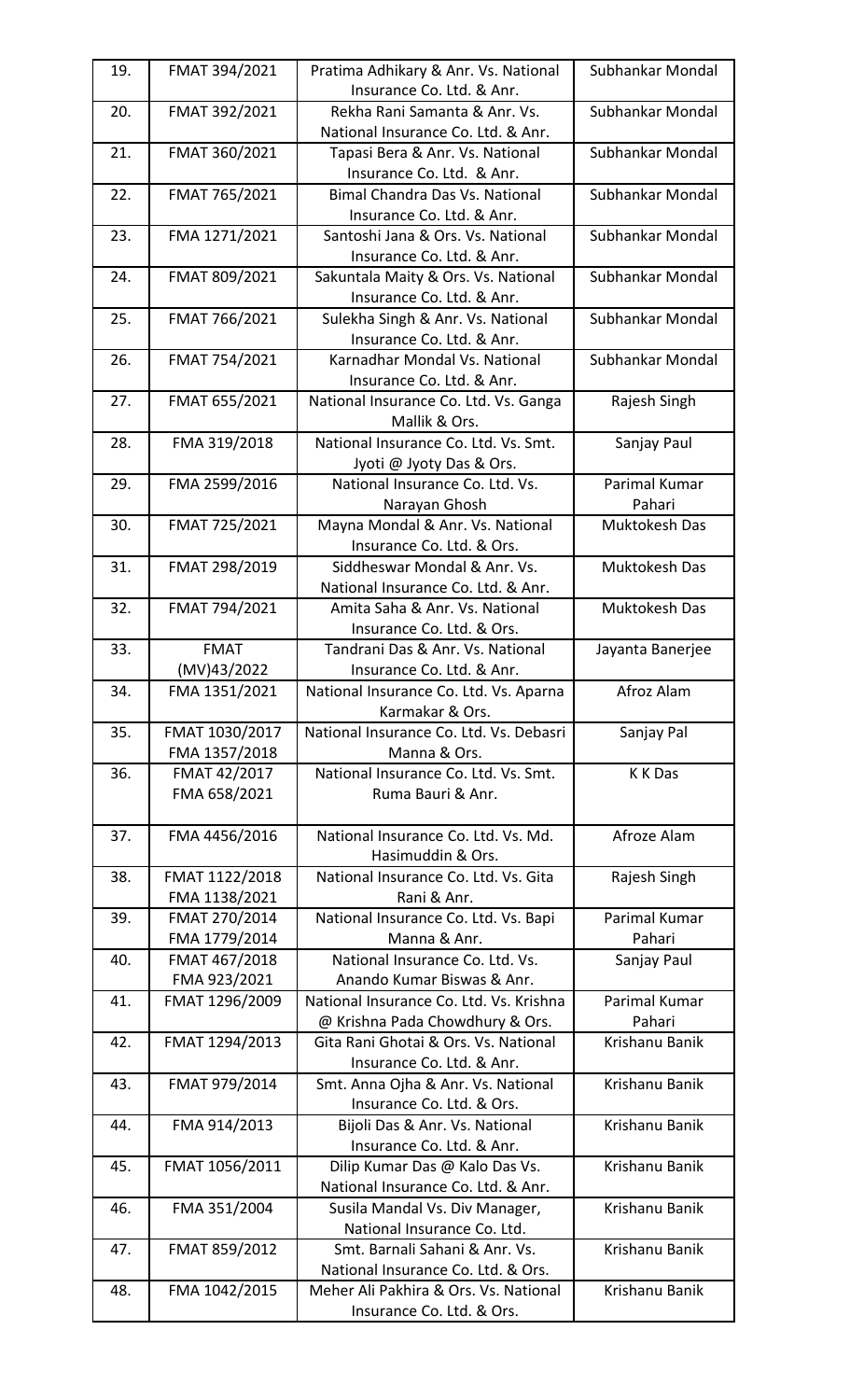| 49. | FMA 1177/2008 | Sabita Rani Das & Ors. Vs. National | Krishanu Banik |
|-----|---------------|-------------------------------------|----------------|
|     |               | Insurance Co. Ltd. & Anr.           |                |
|     |               |                                     |                |
| 50. | FMA 458/2013  | Supriya Maity & Ors. Vs. National   | Krishanu Banik |
|     |               | Insurance Co. Ltd. & Ors.           |                |
| 51. | FMA 763/2013  | Nemai Adhikary Vs. National         | Krishanu Banik |
|     |               | Insurance Co. Ltd. & Anr.           |                |
| 52. | FMA 374/2006  | Ashis Mukherjee Vs. National        | Krishanu Banik |
|     |               | Insurance Co. Ltd.                  |                |
| 53. | FMA 351/2004  | Susila Mandal Vs. Div Manager,      | Krishanu Banik |
|     |               | National Insurance Co. Ltd.         |                |
| 54. | FMA 764/2011  | Rita Choudhury & Ors. Vs. National  | Krishanu Banik |
|     |               | Insurance Co. Ltd. & Anr.           |                |

#### **IFFCO TOKIO**

| SI. | Case No.      | <b>Cause Title</b>                       | Name of the     |
|-----|---------------|------------------------------------------|-----------------|
| No. |               |                                          | <b>Advocate</b> |
| 1.  | FMA 1045/2015 | Deb Bahadur Khatri Vs. IFFCO TOKYO       | Krishanu Banik  |
|     |               | General Insurance Co. Ltd. & Ors.        |                 |
|     | FMAT 580/2018 | <b>IFFCO Tokio General Insurance Co.</b> | Rajesh Singh    |
|     |               | Ltd. Vs. Sakina Khatoon & Ors.           |                 |

## **Others**

| SI. | Case No.     | <b>Cause Title</b>                 | Name of the        |
|-----|--------------|------------------------------------|--------------------|
| No. |              |                                    | Advocate           |
| 1   | FMA 351/2005 | Binoda Bewa Vs. Ranjit Pr. Show    | Pervej Anam        |
|     | MAT 94/2019  | Monomoy Chakraborty Vs. D.M, Purba | Amir Safique Molla |
|     |              | Mardhaman & Ors.                   |                    |

# **Shriram General**

| SI.<br>No. | Case No.     | <b>Cause Title</b>                                                 | Name of the<br>Advocate |
|------------|--------------|--------------------------------------------------------------------|-------------------------|
|            | FMA 369/2021 | Paruli Roy & Anr. Vs. Shriram General<br>Insurance Co. Ltd. & Anr. | Jayanta Mondal          |

# **NEW INDIA ASSURANCE COMPANY LTD.**

| SI. | Case No.      | <b>Cause Title</b>                   | Name of the        |
|-----|---------------|--------------------------------------|--------------------|
| No. |               |                                      | Advocate           |
| 1.  | FMA 633/2012  | The New India Assurance Co. Ltd. Vs. | K K Das            |
|     |               | Ajija Chowdhury & Ors.               |                    |
| 2.  | FMA 262/2014  | Manimala Majhi & Ors. Vs. New India  | Krishanu Banik     |
|     |               | Assurance Co. Ltd. & Anr.            |                    |
| 3.  | FMAT 223/2013 | Zaibun Nisha Khatoon & Ors. Vs. New  | Krishanu Banik     |
|     |               | India Assurance Co. Ltd.             |                    |
| 4.  | FMAT 972/2018 | Mantaj Ali & Ors. Vs. The New India  | Saidur Rahaman     |
|     |               | Assurance Co. Ltd. & Anr.            |                    |
| 5.  | FMAT 647/2021 | Surabi Singh & Ors. Vs. New India    | Subhankar Mondal   |
|     |               | Assurance Co. Ltd. & Anr.            |                    |
| 6.  | FMA 568/2006  | Sabina Khan & Anr. Vs. New India     | Saidur Rahaman     |
|     |               | Assurance Co. Ltd.                   |                    |
| 7.  | FMA 60/2013   | Shanti Devi & Ors. Vs. The New India | Krishanu Banik     |
|     |               | Assurance Co. Ltd. & Ors.            |                    |
| 8.  | FMA 1687/2003 | Kanai Halder Vs. Div Manager, New    | Krishanu Banik     |
|     |               | India Assurance Co. Ltd.             |                    |
| 9.  | FMAT 835/2019 | Chunchun Roy(Devi) & Ors. Vs. New    | Sk. Abu Abbasuddin |
|     |               | India Assurance Co. Ltd. & Anr.      |                    |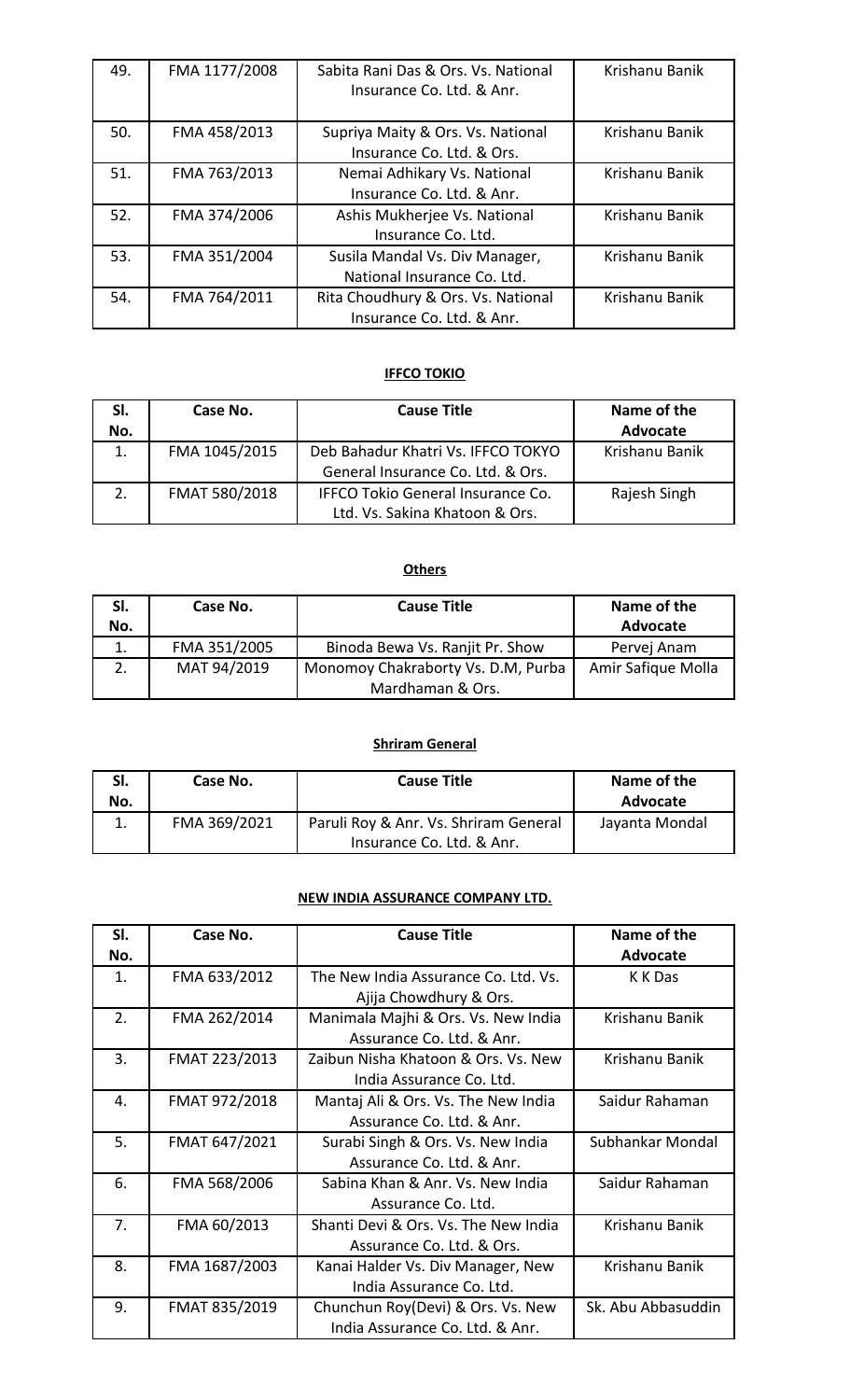| 10. | FMA 650/2005   | Manjari Ghosh & Ors. Vs. New India     | Krishanu Banik  |
|-----|----------------|----------------------------------------|-----------------|
|     |                | Assurance Co. Ltd.                     |                 |
| 11. | FMA 261/2003   | Wasira Begum & Ors. Vs. United India   | Krishanu Banik  |
|     |                | Insurance Co. Ltd.                     |                 |
| 12. | FMAT 1512/2013 | Mintu Som Vs. New India Assurance      | Krishanu Banik  |
|     |                | Co. Ltd. & Anr.                        |                 |
| 13. | FMAT 1756/2009 | Nutabal Rang & Ors. Vs. New India      | Jayanta Mondal  |
|     |                | Assurance Co. Ltd. & Anr.              |                 |
| 14. | FMAT 824/2010  | Jiran Bewa & Ors. Vs. New India        | Saidur Rahaman  |
|     |                | Assurance Co. Ltd. & Ors.              |                 |
| 15. | FMA 279/2011   | Gulzar Hussain @ Gilzar Hossain &      | Saidur Rahaman  |
|     |                | Anr. Vs. New India Assurance Co. Ltd.  |                 |
|     |                | & Anr.                                 |                 |
| 16. | FMA 1081/2013  | Swapan Mondal Vs. Divisional           | Saidur Rahaman  |
|     |                | Manager, New India Assurance Co.       |                 |
|     |                | Ltd. & Anr.                            |                 |
| 17. | FMAT 489/2021  | Mukta Dasgupta Vs. New India           | Saidur Rahaman  |
|     | FMA 1202/2021  | Assurance Co. Ltd. & Anr.              |                 |
| 18. | FMA 863/2009   | New India Assurance Co. Ltd. Vs. Pulin | Saibalendu      |
|     |                | Sardar & Anr.                          | <b>Bhowmick</b> |
| 19. | FMA 753/2009   | New India Assurance Co. Ltd. Vs.       | Saibalendu      |
|     |                | Gautam Das & Anr.                      | <b>Bhowmick</b> |
| 20. | FMA 1933/2014  | New India Assurance Co. Ltd. Vs.       | Rajesh Singh    |
|     |                | Kalawati Devi & Anr.                   |                 |
| 21. | FMA 982/2009   | Hanu Oran Vs. New India Assurance      | Krishanu Banik  |
|     |                | Co. Ltd. & Anr.                        |                 |

# **Oriental Insurance**

| SI. | Case No.       | <b>Cause Title</b>                      | Name of the          |
|-----|----------------|-----------------------------------------|----------------------|
| No. |                |                                         | <b>Advocate</b>      |
| 1.  | FMA 258/2012   | Oriental Insurance Co. Ltd. Vs.         | Hasi Saha            |
|     |                | Basudev Ghosh & Anr.                    |                      |
| 2.  | FMA 793/2008   | The Oriental Insurance Co. Ltd. Vs.     | <b>Parimal Kumar</b> |
|     |                | Kamal Kumar Goswami & Ors.              | Pahari               |
| 3.  | FMA 289/2013   | Oriental Insurance Co. Ltd. Vs. Sahajan | Parimal Kumar        |
|     |                | Khatun & Ors.                           | Pahari               |
| 4.  | FMA 886/2012   | The Oriental Insurance Co. Ltd. Vs.     | Parimal Kumar        |
|     | With           | Mrs. Doly Das & Ors.                    | Pahari               |
|     | FMA 885/2012   | The Oriental Insurance Co. Ltd. Vs.     |                      |
|     |                | Smt. Shanti Devi Prasad & Ors.          | Parimal Kumar        |
|     |                |                                         | Pahari               |
| 5.  | FMA 199/2017   | The Oriental Insurance Co. Ltd. Vs.     | Parimal Kumar        |
|     |                | Laxmi Kanta Pal & Anr.                  | Pahari               |
| 6.  | FMA 81/2017    | The Oriental Insurance Co. Ltd. Vs.     | Rajesh Singh         |
|     |                | Jatika Roy & Ors.                       |                      |
| 7.  | FMAT 1316/2011 | Oriental Insurance Co. Ltd. Vs. Nakul   | Sanjay Paul          |
|     |                | Sarkar @ Makul Darkar @ Makbul          |                      |
|     |                | Sarkar & Ors.                           |                      |
| 8.  | FMAT 995/2012  | Oriental Insurance Co. Ltd. Vs. Malati  | <b>Parimal Kumar</b> |
|     |                | Dolai & Ors.                            | Pahari               |
| 9.  | FMA 1222/2007  | Oriental Insurance Co. Ltd. Vs. Altab   | <b>Parimal Kumar</b> |
|     |                | Molla & Anr.                            | Pahari               |
| 10. | FMA 560/2012   | Oriental Insurance Co. Ltd. Vs. Basana  | Parimal Kumar        |
|     |                | <b>Biswas</b>                           | Pahari               |
| 11. | FMA 3377/2016  | Taju Bibi & Anr. Vs. Divisional         | Krishanu Banik       |
|     |                | Manager, Oriental Insurance Co. Ltd.    |                      |